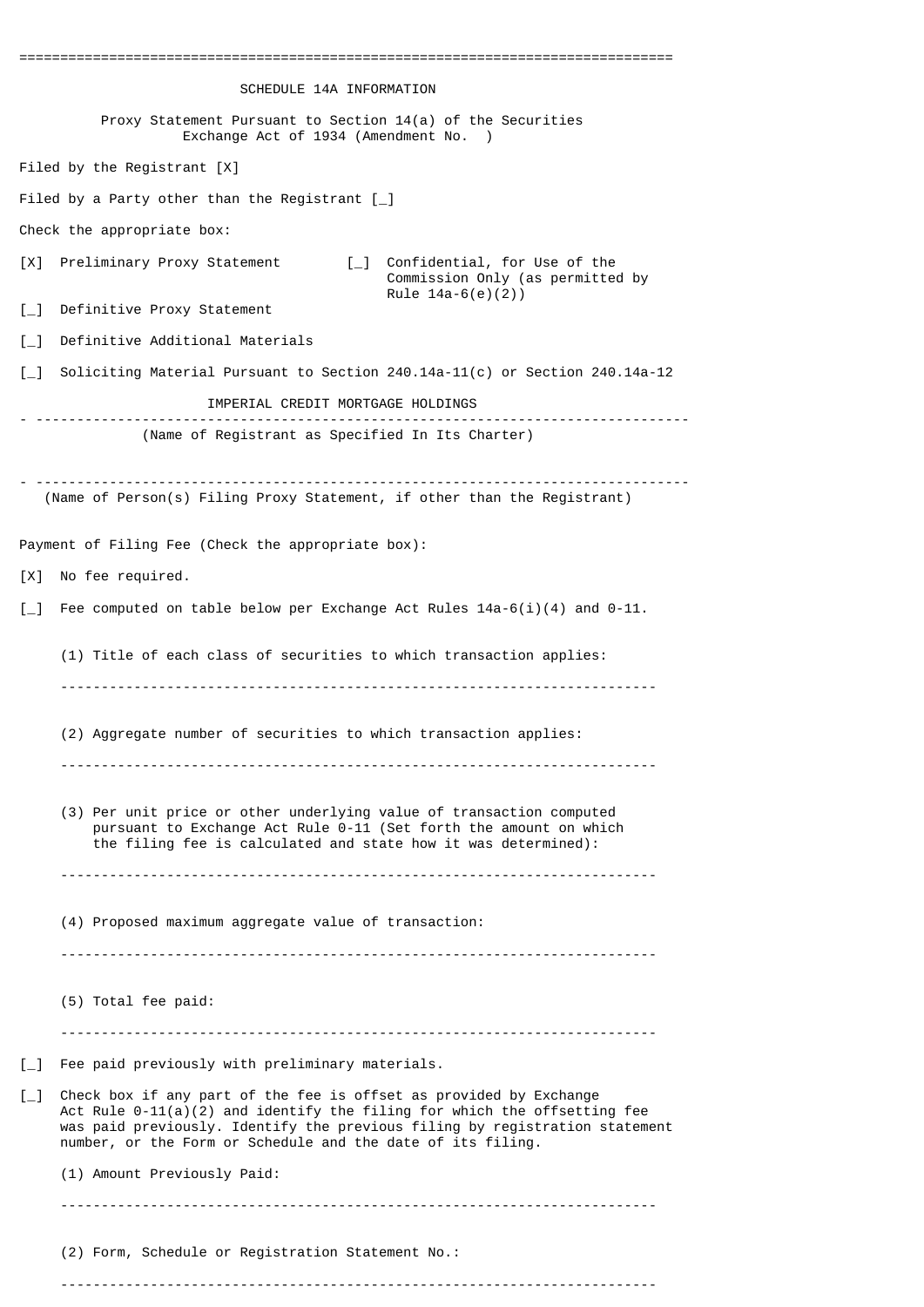(3) Filing Party: 

# (4) Date Filed:

Notes: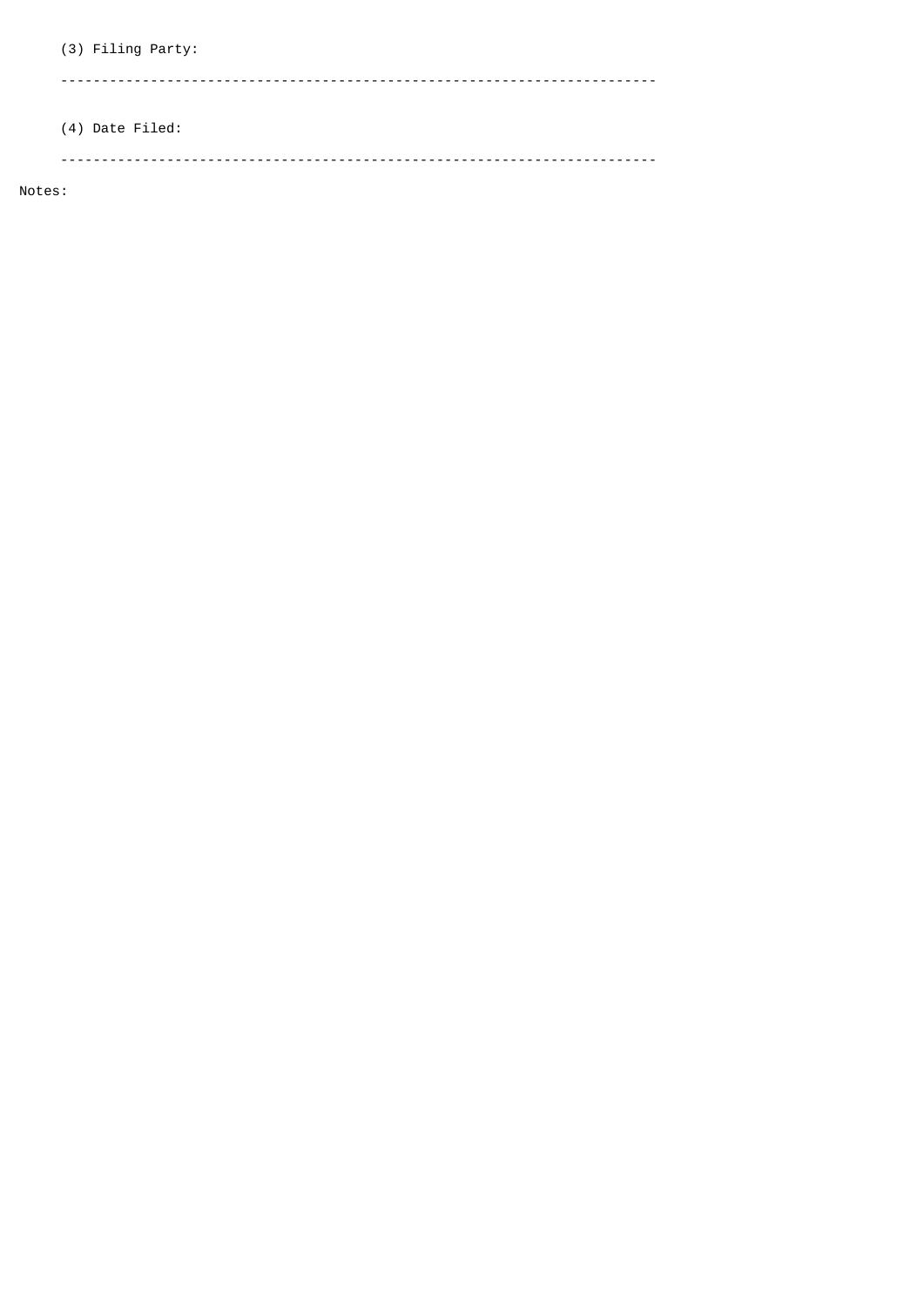# IMPERIAL CREDIT MORTGAGE HOLDINGS, INC. 20371 IRVINE AVENUE SANTA ANA HEIGHTS, CALIFORNIA 92707

NOTICE OF SPECIAL MEETING OF STOCKHOLDERS

 A Special Meeting of Stockholders of IMPERIAL CREDIT MORTGAGE HOLDINGS, INC., a Maryland corporation (the "Company"), will be held at the offices of the Company at 20371 Irvine Avenue, Santa Ana Heights, California 92707, on January 27, 1998, at 10:00 a.m., Pacific Standard Time. Only stockholders of record at the close of the business on December 24, 1997, (the "Record Date") will be entitled to vote.

 The Special Meeting of the Stockholders of the Company is being held for the following purposes:

 1. To approve an amendment to the Charter changing the corporate name from "Imperial Credit Mortgage Holdings, Inc." to "Impac Mortgage Holdings, Inc."

 2. To approve a Bylaw amendment to grant the Board of Directors and the stockholders power to amend any provision of the Bylaws.

 3. To transact such other business as may properly come before the meeting or any adjournments thereof.

 Your proxy is enclosed. You are cordially invited to attend the meeting, but if you do not expect to attend, or if you plan to attend, but desire the proxy holders to vote your shares, please date and sign your proxy and return it in the enclosed postage paid envelope. The giving of this proxy will not affect your right to vote in person in the event you find it convenient to attend. Please return the proxy promptly to avoid the expense of additional proxy solicitation.

Dated: December 29, 1997

For the Board of Directors

Richard J. Johnson, Secretary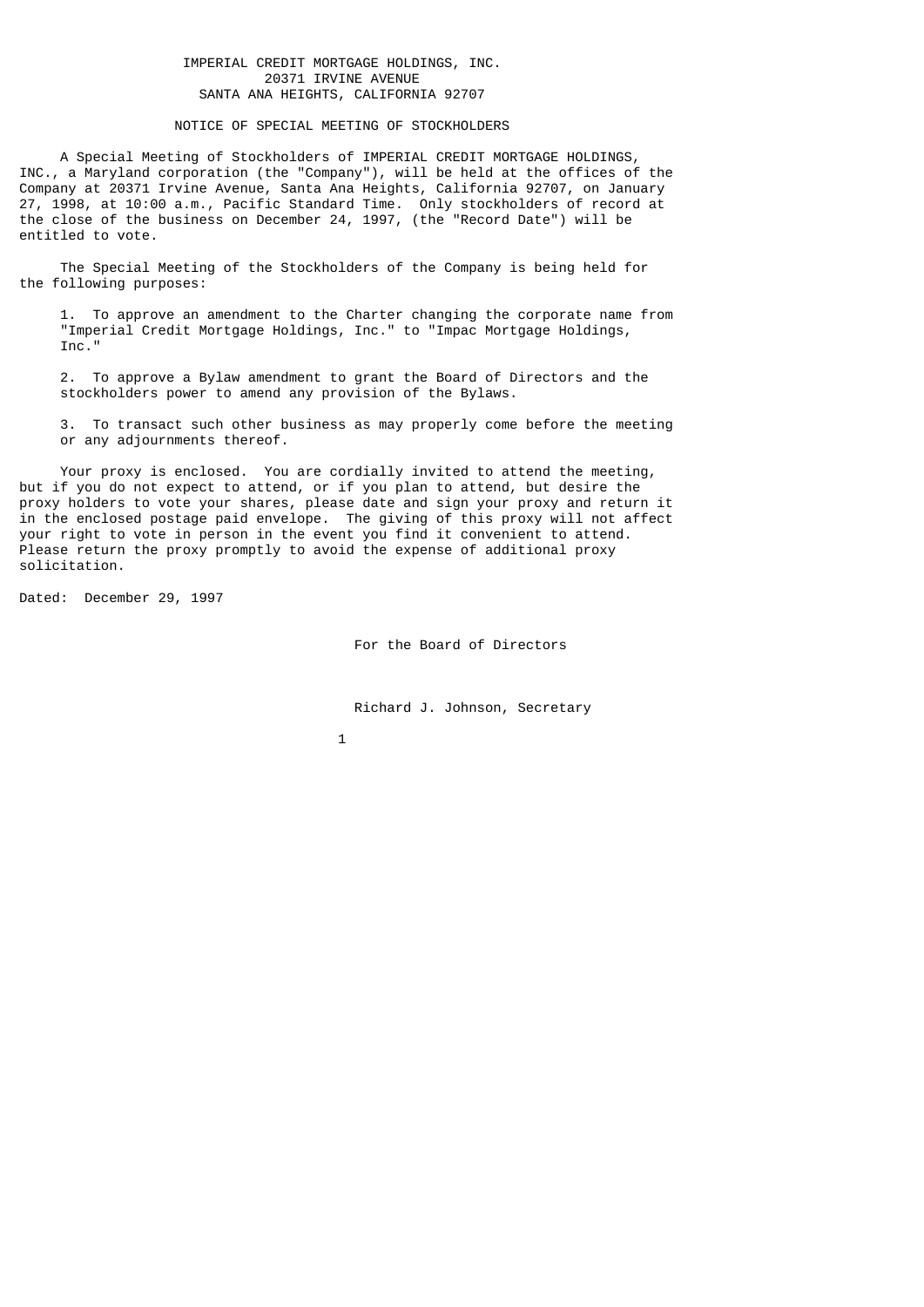ICMH IMPERIAL CREDIT MORTGAGE HOLDINGS, INC. ---------------------------------------

\_\_\_\_\_\_\_\_\_\_\_\_\_\_\_

 $\mathcal{L}_\text{max}$  and  $\mathcal{L}_\text{max}$  and  $\mathcal{L}_\text{max}$  and  $\mathcal{L}_\text{max}$  and  $\mathcal{L}_\text{max}$ 

PRELIMINARY PROXY STATEMENT

 FOR SPECIAL MEETING TO BE HELD JANUARY 27, 1998, AT 10:00 A.M., PACIFIC STANDARD TIME

 A Special Meeting of Stockholders of Imperial Credit Mortgage Holdings, Inc. (the "Company") will be held on January 27, 1998 at 10:00 a.m., Pacific Standard Time at the offices of the Company at 20371 Irvine Avenue, Santa Ana Heights, California 92707 (the "Meeting"). The approximate mailing date for this proxy statement and the enclosed proxy is December 29, 1997. If a proxy in the accompanying form is duly executed and returned, the shares represented by the proxy will be voted as directed. If no direction is given, the shares represented by the proxy will be voted for the adoption of the amendment to the Charter changing the corporate name from "Imperial Credit Mortgage Holdings, Inc." to "Impac Mortgage Holdings, Inc.," and to approve an amendment to the Bylaws to grant the Board of Directors and the stockholders the power to amend any provision of the Bylaws. Any proxy given may be revoked at any time prior to its exercise by notifying the Secretary of the Company in writing of such revocation, by giving another proxy bearing a later date, or by attending and voting in person at the Meeting.

 The cost of this solicitation of proxies will be borne by the Company. Solicitations will be made by mail. In addition, the officers and regularly engaged employees of the Company may, in a limited number of instances, solicit proxies personally or by telephone. The Company will reimburse banks, brokerage firms, other custodians, nominees and fiduciaries for reasonable expenses incurred in sending proxy materials to beneficial owners of Common Stock of the Company.

 Holders of Common Stock of record at the close of business on December 24, 1997 will be entitled to vote at the Meeting. There were 20,311,744 shares of voting Common Stock, \$.01 par value per share, outstanding at that date. Each share is entitled to one vote and a majority of the shares of Common Stock outstanding is necessary to constitute a quorum for the Meeting. For purposes of the Meeting, abstentions will not be counted as votes cast and will have no effect on the result of the vote, although they will count toward the presence of a quorum. The affirmative vote of a majority of all shares of Common Stock outstanding is necessary for the approval of any matter which may properly come before the meeting.

2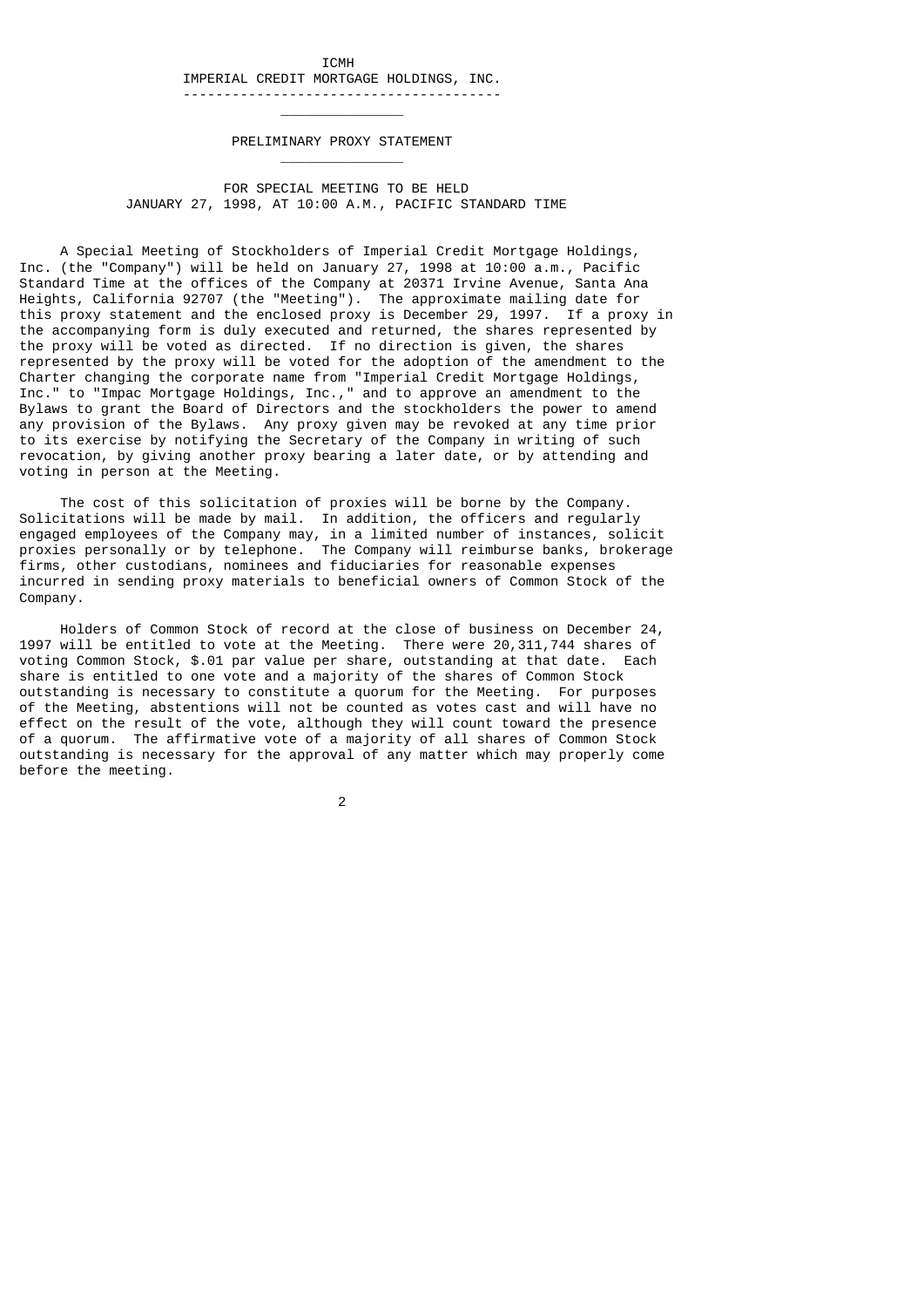# PROPOSAL TO AMEND THE CHARTER TO CHANGE THE CORPORATE NAME

 THE BOARD BELIEVES THAT THE PROPOSAL TO AMEND THE COMPANY'S CHARTER TO CHANGE THE CORPORATE NAME IS IN THE BEST INTEREST OF THE COMPANY AND RECOMMENDS A VOTE FOR APPROVAL OF THE PROPOSAL. PROXIES RECEIVED BY THE BOARD WILL BE SO

VOTED UNLESS STOCKHOLDERS SPECIFY OTHERWISE ON THEIR PROXY CARD.

#### PROPOSED AMENDMENT

---

 The Company's Board has adopted, and is recommending to the stockholders for their approval at the Special Meeting, a resolution to amend Article II of the Company's Charter to change the corporate name. The relevant portion of the text of the Board's resolution is as follows:

 RESOLVED: That, pursuant to Section 2-604(b)(1) of the MGCL, it is advisable and in the best interests of the Corporation that the charter of the Corporation be amended by deleting Article II of the charter of the Corporation in its entirety and substituting in lieu thereof a new Article II as set forth below:

## Article II

 The name of the Corporation (the "Corporation") is: Impac Mortgage Holdings, Inc.

 In the judgment of the Board of Directors, the change of corporate name is desirable in order to avoid confusion with the name of "Imperial Credit Industries, Inc."

 If the proposed name change is adopted, it is the intent of the Company to use the new name in its communications with stockholders and the investment and business community.

 If the amendment is adopted, stockholders will not be required to exchange outstanding stock certificates for new certificates. The affirmative vote of a majority of the outstanding shares of Common Stock of the Company will be necessary to approve the above amendment to the Charter.

 $\sim$  3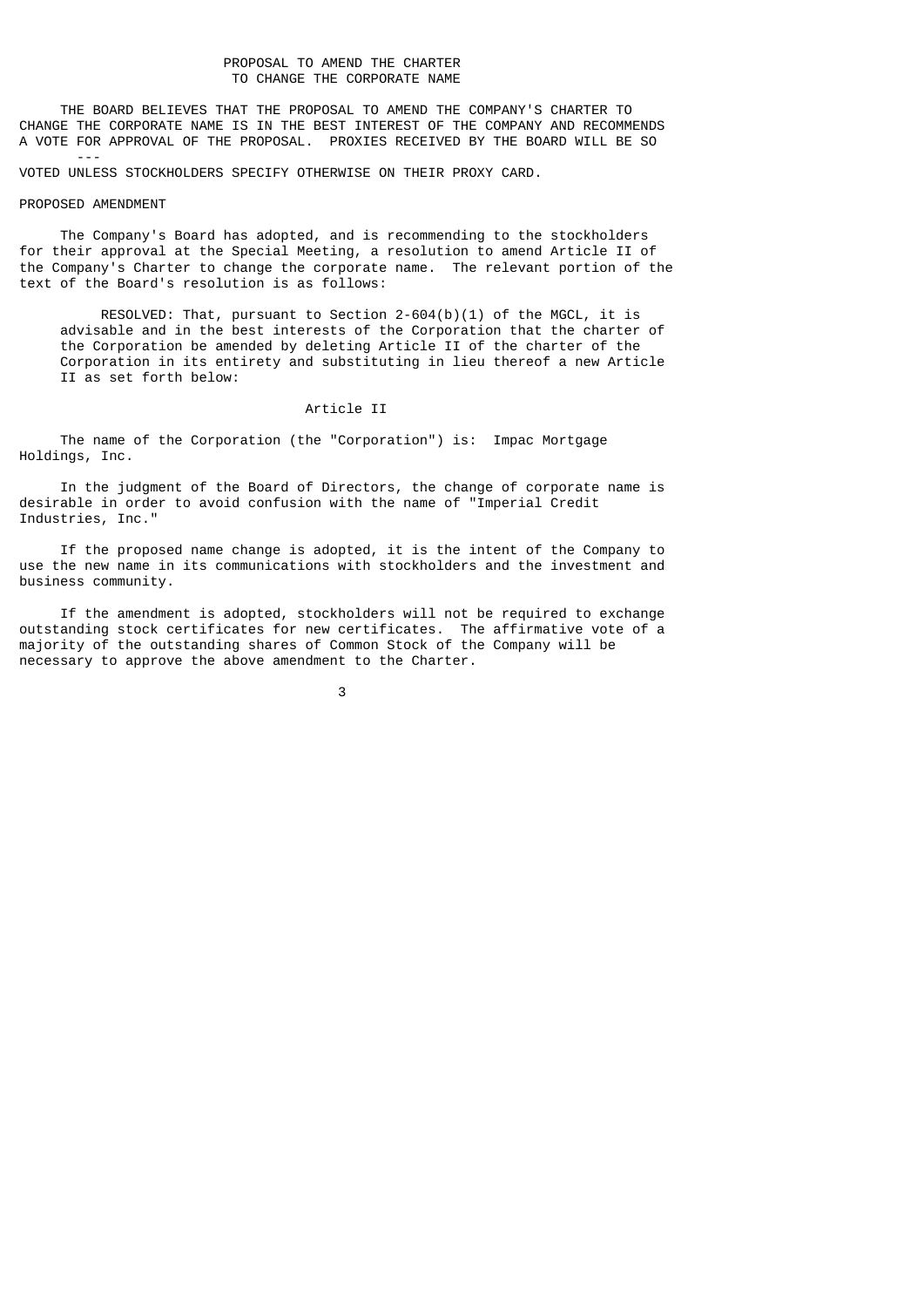Article XIV of the Company's Bylaws currently provides as follows:

 "The Board of Directors shall have the exclusive power to adopt, alter or repeal any provision of these Bylaws and to make new Bylaws, except that the Board of Directors shall not alter, modify or repeal any of the following provisions of the Bylaws:

- (a) Article II, Section 3;
- (b) The third sentence of Article III, Section 11;
- (c) The third paragraph of Article III, Section 7;
- (d) Article III, Section 16 and 17;
- (e) The second sentence of Article IV, Section 1; and
- (f) This Article XIV."

 Article II, Section 3 provides for the calling of special meetings of stockholders. Article III, Section 11, third sentence, provides for filling vacancies in the Board created by an increase in the number of directors. Article III, Section 7 provides for what constitutes a quorum at directors' meetings. There is no third paragraph in Section 7 of Article III. Article III, Section 16 provides for the establishment of the investment policies by the Board of Directors. Article III, Section 17 provides for delegation of management responsibilities to a management company. Article IV, Section 1, second sentence, provides that at least a majority of the Executive Committee. Audit Committee and Compensation Committee and other committees be composed of unaffiliated directors. Article XIV is set forth in full above.

 In November 1997, the Company's Board of Directors reviewed Article XIV of the Company's Bylaws. After review, they adopted a resolution that current Article XIV be deleted, and a new Article XIV be adopted. The Board of Directors considered a new Article XIV advisable, and recommend that the stockholders approve the proposed amendment. In the course of considering the amendment, the Board acknowledged that the Company's business has grown in size and complexity since the Bylaws were adopted. The Board also acknowledged that stockholder approval of amendments to Bylaws requires time consuming, expensive filings under the Securities Exchange Act of 1934. Accordingly, it would be advantageous to the Company if the Board of Directors would have the power to amend any of the Bylaws, without the necessity of stockholder approval of Bylaw amendments. Currently, only the stockholders may approve Bylaw amendments of the sections enumerated in the existing Article XIV.

 If the amendment is adopted both the stockholders and the directors will have the power to adopt amendments of any of the Bylaws. The Board of Directors recommends therefore that stockholders vote "FOR" approval of the amendment to the Bylaws. This is the text of proposed new Article XIV:

#### "XIV

# AMENDMENT OF BYLAWS

 The Bylaws may be adopted, amended or repealed by the affirmative vote of a majority of the outstanding shares entitled to vote or by the approval of the Board of Directors."

 The affirmative vote of a majority of the outstanding shares of Common Stock of the Company will be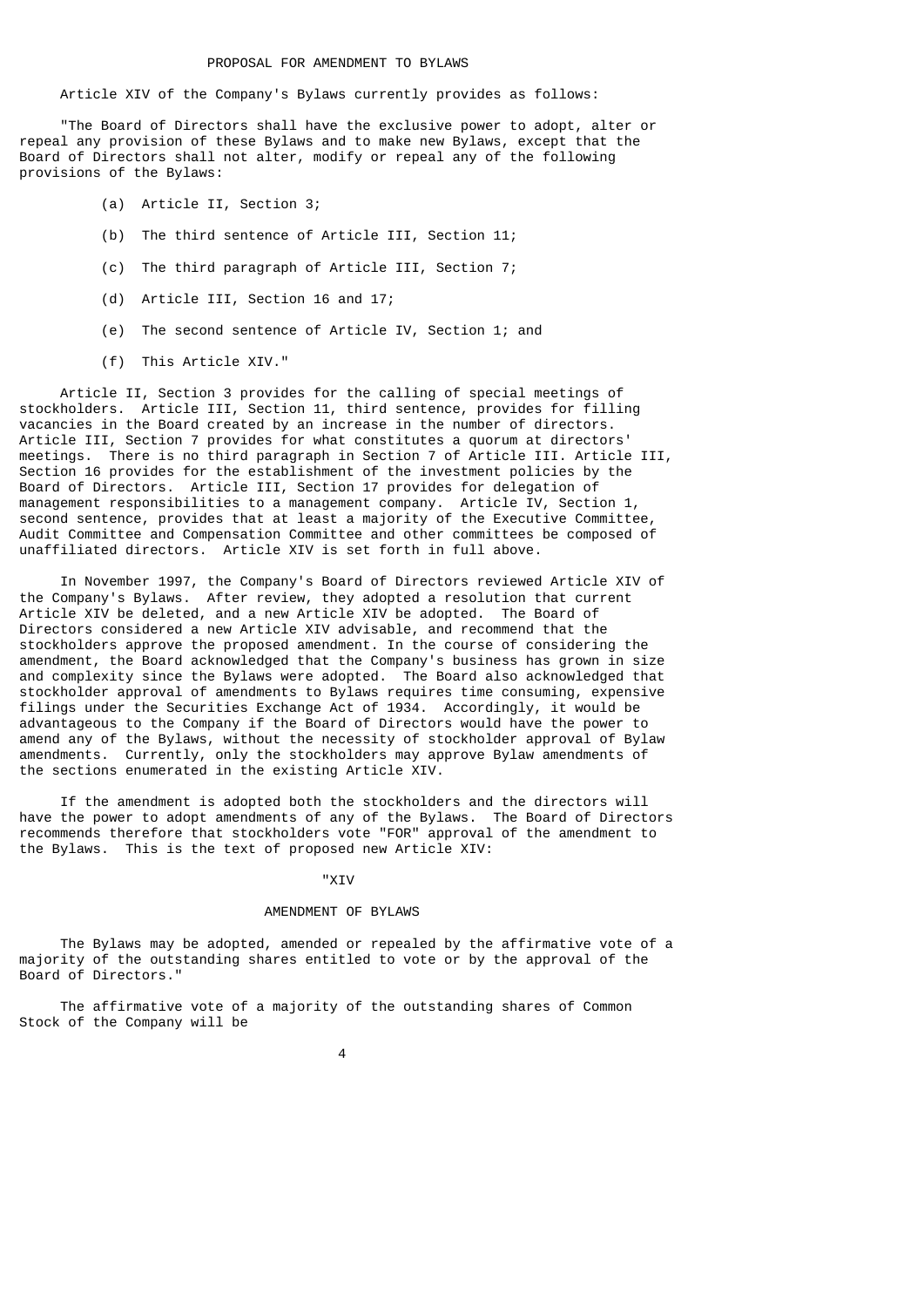## necessary to approve the adoption of this proposal.

\_\_\_\_\_\_\_\_\_\_\_\_\_\_\_\_\_

# SECURITY OWNERSHIP OF CERTAIN BENEFICIAL OWNERS AND MANAGEMENT

 The following table sets forth certain information known to the Company with respect to beneficial ownership of the Company's voting Common Stock as of December 24, 1997 by (1) each person known to the Company to beneficially own more than five percent of the Company's Common Stock, (2) each Director, (3) the Company's executive officers, and (4) all Directors and executive officers as a group. Unless otherwise indicated in the footnotes to the table, the beneficial owners named have, to the knowledge of the Company, sole voting and investment power with respect to the shares beneficially owned, subject to community property laws where applicable.

|                                                            | NUMBER OF SHARES   | PERCENTAGE OF<br><b>SHARES</b> |
|------------------------------------------------------------|--------------------|--------------------------------|
|                                                            |                    |                                |
| NAME AND BENEFICIAL OWNER                                  | BENEFICIALLY OWNED | BENEFICIALLY OWNED             |
|                                                            |                    |                                |
|                                                            | 30,000             |                                |
|                                                            | 116, 419(1)        |                                |
|                                                            | 58,465(2)          |                                |
|                                                            | 31, 254(3)         | $\star$                        |
|                                                            | 7,500(4)           |                                |
|                                                            | 22,500             |                                |
|                                                            | 22,500             |                                |
|                                                            | 22,500             |                                |
| All directors and executive officers as a group (8 person) | 311, 138(5)        | 1.5%                           |

less than 1%; may be reached at the address of the Company, 20371 Irvine Ave., Santa Ana Heights, CA 92707.

- (1) consists of 41,419 shares of Common Stock and options exercisable within 60 days of the Record Date to purchase 75,000 shares of Common Stock.
- (2) consists of 20,965 shares of Common Stock and options exercisable within 60 days of the Record Date to purchase 37,500 shares of Common Stock.
- (3) consists of 16,254 shares of Common Stock and options exercisable within 60 days of the Record Date to purchase 15,000 shares of Common Stock.
- (4) consists of options exercisable within 60 days of the Record Date to purchase 7,500 shares of Common Stock.
- (5) includes the options referenced in footnotes (1), (2), (3) and (4) above.

# OTHER BUSINESS

 The Board of Directors knows of no other matter to be acted upon at the meeting. However, if any other matter shall properly come before the meeting, the proxyholders named in the proxy accompanying this Proxy Statement will have discretionary authority to vote all proxies in accordance with their best judgment.

By Order of the Board of Directors

Richard J. Johnson, Secretary

the contract of the contract of the contract of the contract of the contract of the contract of the contract o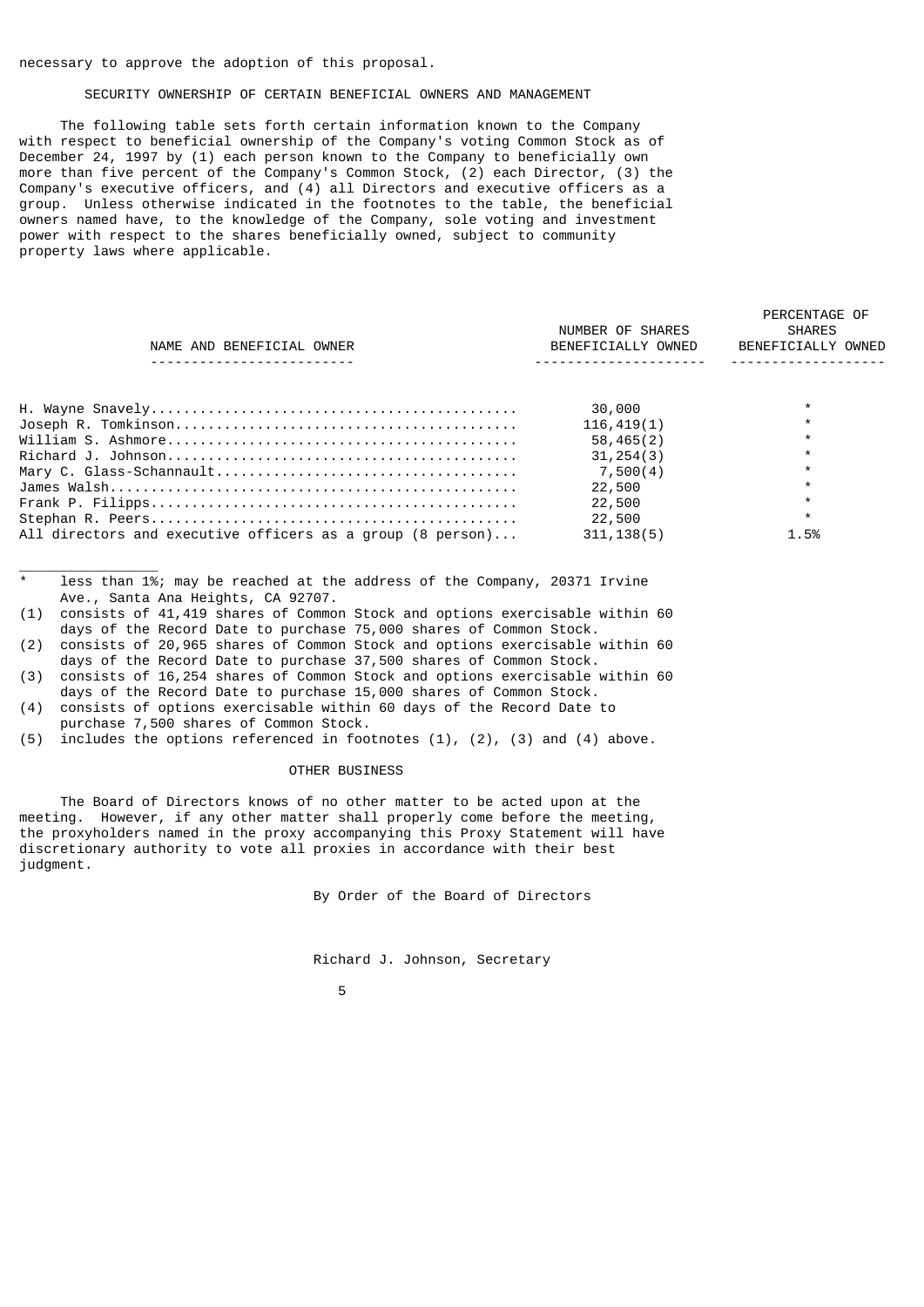Dated: December 29, 1997 Santa Ana Heights, California IMPERIAL CREDIT MORTGAGE HOLDINGS, INC.

> PROXY FOR SPECIAL MEETING OF STOCKHOLDERS ON JANUARY 27, 1998 THIS PROXY IS SOLICITED ON BEHALF OF THE BOARD OF DIRECTORS

 The undersigned hereby appoints Joseph R. Tomkinson and Richard J. Johnson, or either of them, each with full power of substitution, as proxies of the undersigned to attend the Special Meeting of Stockholders of Imperial Credit Mortgage Holdings, Inc., at the offices of the Company at 20371 Irvine Avenue, Santa Ana Heights, California 92707, on the 27th day, January, 1998, at 10:00 a.m., Pacific Standard Time, and any adjournment or postponement thereof, and to vote the number of shares the undersigned would be entitled to vote if personally present on the following matters set forth on the reverse side.

 THIS PROXY SHALL BE VOTED IN ACCORDANCE WITH SUCH INSTRUCTIONS AS MAY BE GIVEN ON THE REVERSE SIDE OF THIS PROXY CARD. IT IS UNDERSTOOD, HOWEVER, THAT THE PROXY WILL BE VOTED FOR THE ADOPTION OF THE AMENDMENT TO THE CHARTER CHANGING THE CORPORATE NAME FROM "IMPERIAL CREDIT MORTGAGE HOLDINGS, INC." TO "IMPAC MORTGAGE HOLDINGS, INC." AND TO APPROVE AN AMENDMENT TO THE BYLAWS TO GRANT THE BOARD OF DIRECTORS AND THE STOCKHOLDERS THE POWER TO AMEND ANY PROVISION OF THE BYLAWS UNLESS CONTRARY INSTRUCTIONS ARE SPECIFIED. THE SPACES FOR YOUR VOTES AND SIGNATURE ARE SET FORTH ON THE REVERSE SIDE. PLEASE VOTE, SIGN AND RETURN PROMPTLY.

CONTINUED AND TO BE SIGNED ON REVERSE SIDE SEE REVERSE

 ----------- **SIDE** STIPE STIPS AND STIPS AND STIPS AND STIPS AND STIPS AND STIPS AND STIPS AND STIPS AND STIPS AND STIPS AND STIPS AND STIPS AND STIPS AND STIPS AND STIPS AND STIPS AND STIPS AND STIPS AND STIPS AND STIPS AND STIPS AND ----

 $\sim$  6